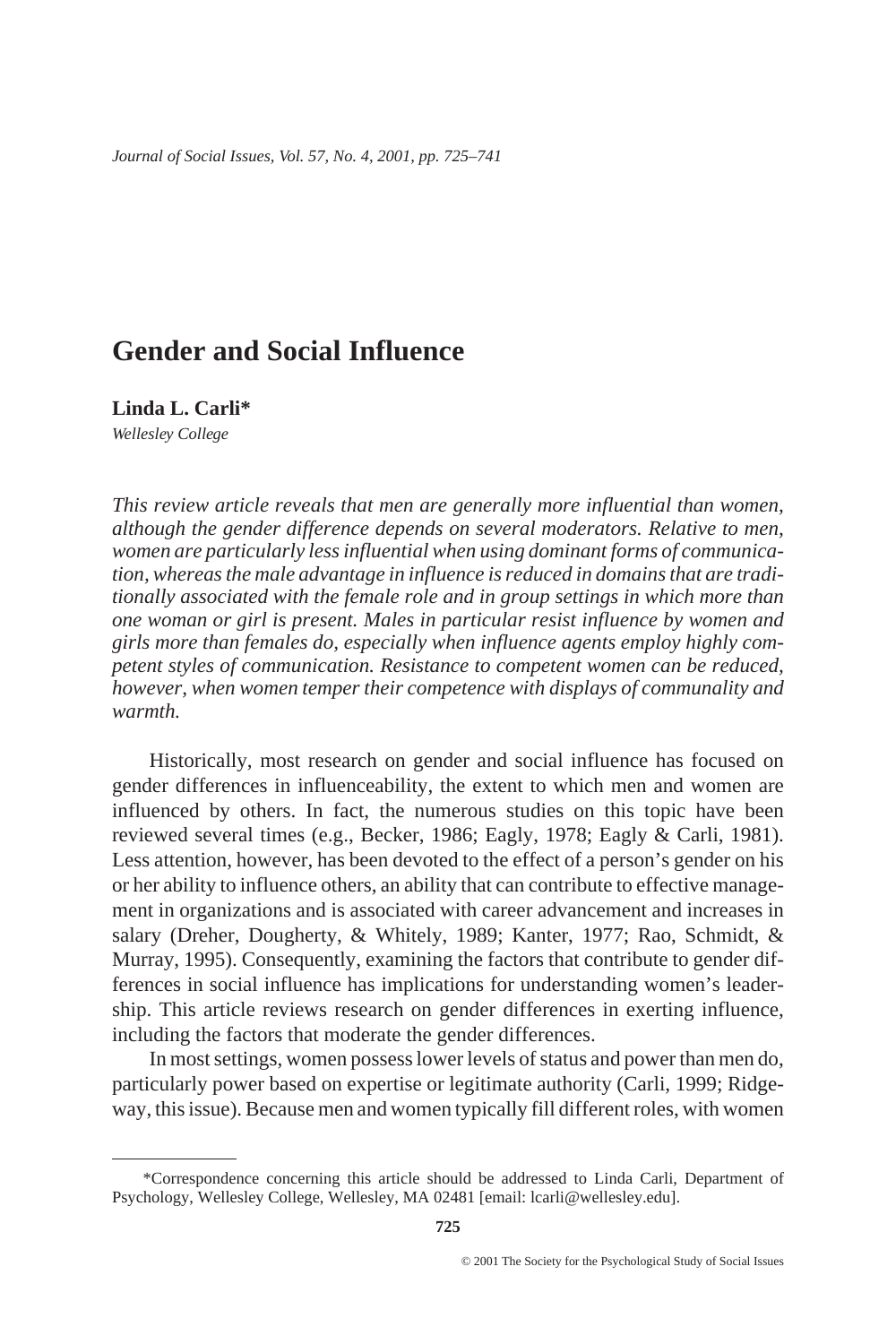more often occupying caretaking, domestic, and lower status occupational roles and men more often occupying higher status occupational roles, people expect men to behave more agentically than women and women to behave more communally than men (Eagly & Johannesen-Schmidt, this issue). Moreover, the prescriptive nature of stereotypes about men and women leads to greater scrutiny of women's than men's leadership behaviors and to penalties against women whose behavior is too status asserting or insufficiently communal (Heilman, this issue). Consequently, people assume that men are more competent and knowledgeable than women are, that women are warmer and more communal than men are, that men have more right to act as authorities than women do, and that women must communicate communal motivation more than men. As a result, not only would people generally be more open to the influence of men than that of women, but women's influence would be more conditional than men's, dependent on the use of an influence style that corresponds prescriptively to the stereotypical female role. Finally, given that the gender difference in influence depends on the relative power of interactants, conditions that favor female authority and expertise should reduce the difference, whereas conditions that highlight gender as a status characteristic should increase it.

#### **Gender Differences in Exerting Influence**

Numerous studies have examined gender differences in exerting social influence, and most of these, with a few exceptions (Chaiken, 1979; Schneider, 1997/1998), have reported gender differences. A meta-analytic review of the results of 29 studies revealed that, in mixed-sex groups, men exert more influence than women (Lockheed, 1985). Other more recent research not included in the review has confirmed this finding (DiBerardinis, Ramage, & Levitt, 1984; Propp, 1995; Schneider & Cook, 1995; Wagner, Ford, & Ford, 1986; Ward, Seccombe, Bendel, & Carter, 1985). Research on children has likewise revealed that boys exert greater influence than girls (Dion & Stein, 1978; Lockheed, Harris, & Nemceff, 1983; Jacklin & Maccoby, 1978). In general, influence attempts by women and girls are more likely to be ignored than attempts by men and boys, and in group interactions, contributions by men receive more attention from other group members and have a greater effect on group members' decisions than the same contributions by women (Altemeyer & Jones, 1974; Jacklin & Maccoby, 1978; Propp, 1995).

Although evidence clearly demonstrates that women are less influential than men, the gender difference in influence depends on the context of the interaction and the behavior displayed by the influence agent. In particular, the gender composition of the individuals in an interaction; the influence agents' competence, dominance, and communality; and the gender-typing of the task all moderate gender differences in social influence.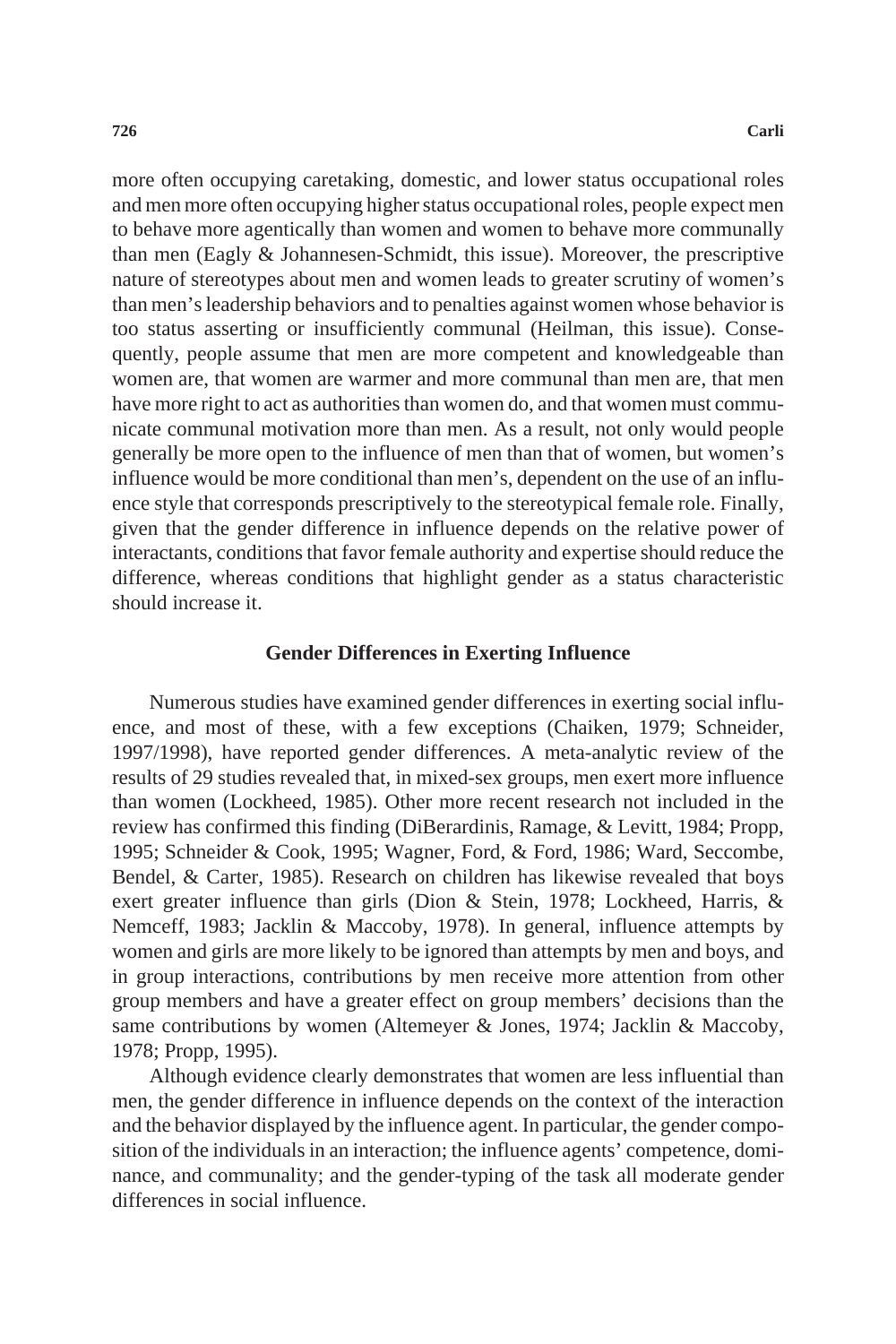### **Factors Moderating Gender Differences in Influence**

## *Gender Composition Effects*

*Gender of recipient of influence attempts.* According to expectation states theory (Ridgeway, this issue), gender effects on influence depend on the salience of gender as a status characteristic. Women's lower status relative to men is particularly highlighted in interactions between men and women. Consequently, women's relative disadvantage in influencing others would likely be greatest in their interactions with men. Moreover, male resistance to female influence is undoubtedly one way in which men can maintain their power advantage over women. A reasonable prediction, therefore, is that men may display more resistance to female influence than women would. Of course, depending upon the salience of gender as a status characteristic, the particular context of the interaction, the communication style used by the influence agents (which will be discussed below), and the power of the research design, not all studies would be expected to reveal gender differences in reactions to female influence agents. Indeed, some studies have shown no significant interactions between the gender of the participant and the gender of the influence agent on social influence (Atkinson & Schwartz, 1984; Burgoon, Dillard, & Doran, 1983; Burgoon, Jones, & Stewart, 1975; Williams, 1983/1984). Nevertheless, when gender-of-subject effects are found, with rare exceptions (Ward et al., 1985), they reveal that men resist female influence more than women do.

In one study, participants listened to an audiotape of a male or female expert who presented a speech advocating nontraditional gender roles; results revealed that women were equally persuaded by male and female experts, but men were less persuaded by a woman than by a man (Rhoades, 1979/1981). Other experimental research on adults confirms that, with a male audience, women exert less influence than men do (Ridgeway, 1981).

Research on children has revealed similar findings. In a study of middle school children, boys and girls attempted to persuade their peers to eat bitter-tasting crackers (Dion & Stein, 1978). Although attractive children were more influential with the opposite sex than unattractive children, in general, boys were more inclined to eat the crackers after being persuaded by a male than female peer, whereas girls were equally influenced by both genders. Among 33-month-old toddlers, girls exerted less influence over their male playmates than boys did and less influence over male than female playmates, whereas boys exerted equal influence regardless of the gender of their peers (Jacklin & Maccoby, 1978). Serbin and her colleagues (Serbin, Sprafkin, Elman, & Doyle, 1982) observed 3- to 5-year-old preschoolers during play to determine whether the children's use of direct requests would be an effective form of influence. Results revealed that boys were equally successful in influencing male and female peers, but girls were less effective at influencing boys than girls. Finally, boys' resistance to female influence also extends to their own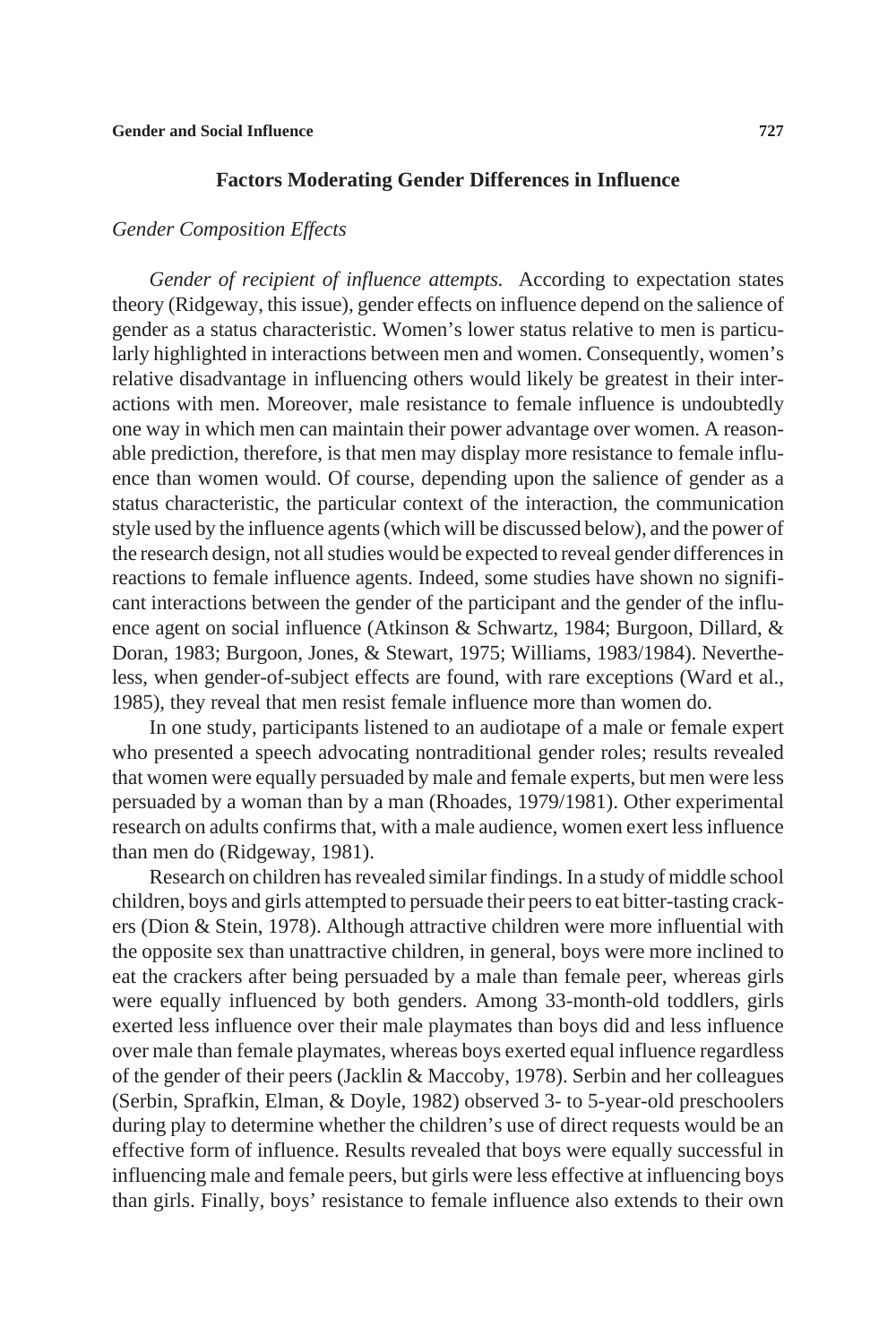mothers. Power and his colleagues (Power, McGrath, Hughes, & Manire, 1994) examined 2- to 6-year-old children's reactions to the influence attempts of their parents and found that whereas girls show equal compliance with the requests of both of their parents, boys comply more with the requests of their fathers than those of their mothers.

*Proportion of males and females in an interaction.* Men exert greater influence than women and resist women's influence more than women do because of the greater power that men possess in group interactions. Men's power advantage is reflected in research on the influence of solo men versus solo women over group decisions. Craig and Sherif (1986) reported research showing that solo men in groups of women exerted a disproportionately large amount of influence over their groups' decisions, whereas solo women did not. Taps and Martin (1990) likewise reported that being a solo woman in a group of men also put the woman at a disadvantage, reducing her influence over other members of her group. Instead, women exerted higher amounts of influence in gender-balanced groups than those with solo men or solo women (Craig & Sherif, 1986; Taps & Martin, 1990). These results parallel findings of studies examining gender differences in self-reported influence among union workers. In these studies, women reported exerting more influence over fellow workers in balanced groups than in groups in which women were in the minority, and men in the minority reported exerting more influence over fellow workers than minority women did (Izraeli, 1983, 1984).

Why does being in a minority create an apparent disadvantage for females, but an advantage for males? Minority status tends to highlight gender stereotypes and elicit greater gender-stereotypical behavior (Yoder, this issue). As a result, the amount of task contributions of individual male members increases as the proportion of men in a group goes down, whereas the amount of task contributions of female members increases as the proportion of women in a group goes up (Johnson & Schulman, 1989). Because task contributions typically facilitate influence (Mullen, Salas, & Driskell, 1989), especially for males (Butler & Geis, 1990; Ridgeway, 1982; Walker, Ilardi, McMahon, & Fennell, 1996), the high amount of task contributions of males in the minority lead to considerable influence, whereas the relative silence of minority females interferes with theirs. The presence of other same-sex group members may empower women and girls and encourage their participation. It is also likely to change the nature of the interaction, including the behaviors shown by males, so that the group members display more mutual support and agreeableness. In fact, males show more communal behavior toward females than toward males and more when there are proportionally more females present (Johnson, Clay-Warner, & Funk, 1996; Killen & Naigles, 1995). In essence, then, when females are in the majority, the male advantage is somewhat undercut by the opportunity for women to serve as allies to one another and by the greater communality of the interaction.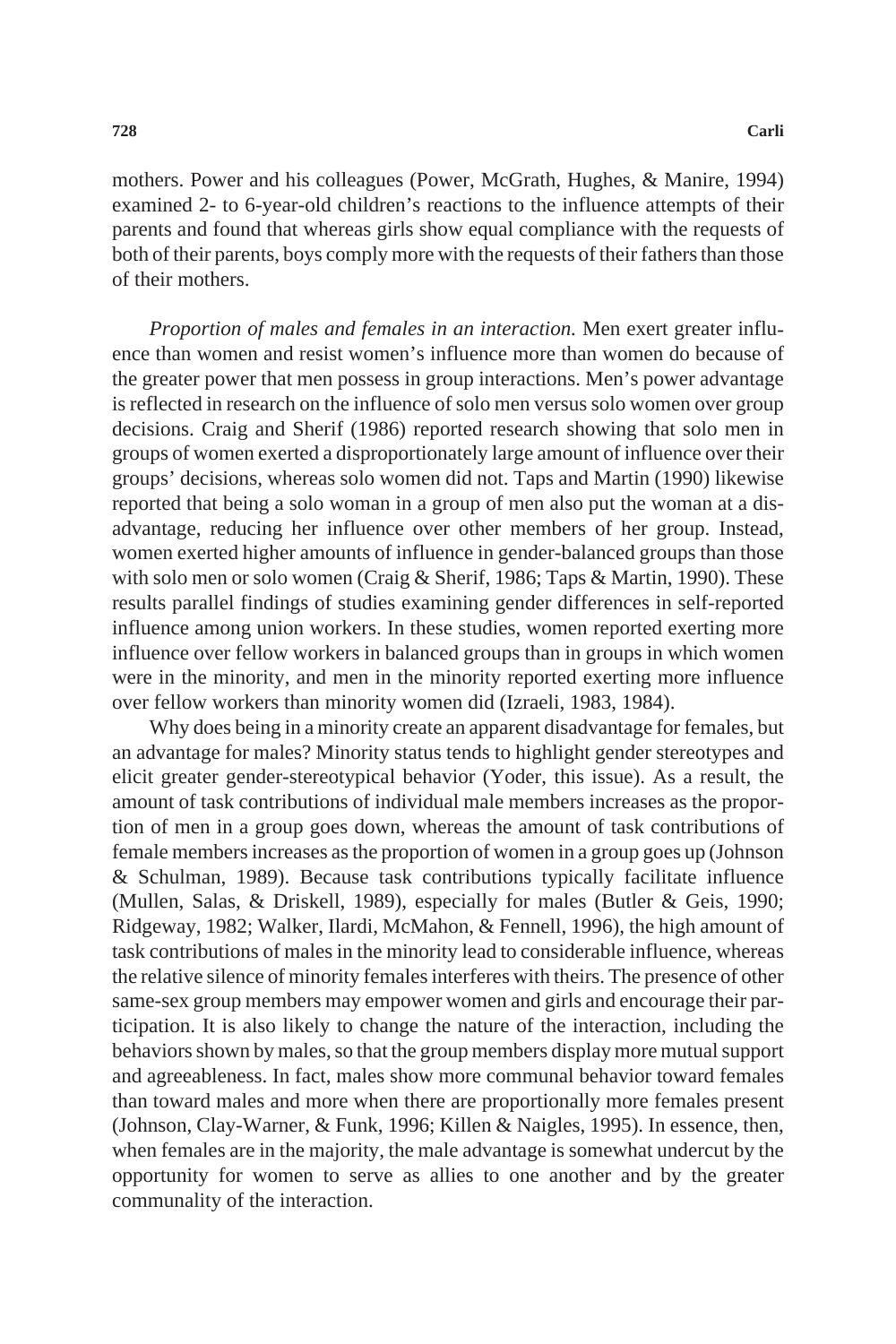### *Communication Style Used by Influence Agent*

*Competence.* Research has often focused on the importance of task competence in affecting social influence. Competence can be conveyed through objective success at a task or through status cues, such as rapid speech with few verbal hesitations and stumbles (Ridgeway, 1987), communicating directly and avoiding indirect or mitigated forms of speech (Carli, 1990), and making task contributions. Because competent influence agents are typically more credible than those who are less competent, competence should be associated with increased influence for both men and women. Still, task competence may be of particular importance to the effectiveness of women influence agents, because research on descriptive gender stereotypes indicates that people perceive women to be less expert and knowledgeable except in situations that favor female expertise (Carli, 1999; Ridgeway, this issue; Wood & Karten, 1986) and less qualified as managers (Heilman, this issue; Schein, this issue) than men are. Moreover, research indicates that a different standard exists in the evaluation of the performance of men and women. Because less is expected of women than of men, the minimum standard for performance is set lower for women, and the standard for high competence is set higher than it is for men (Biernat & Fuegen, this issue). In order to be considered as able as a man, a woman must show clear evidence that her performance is superior to his, just as with girls in interactions with boys (Lockheed, Harris, & Nemceff, 1983). Unfortunately, this places extra demands on women and girls to show exceptional competence in order to be taken seriously as leaders and influence agents.

Although the existence of a double standard for performance suggests that displaying competence would facilitate women's influence more than men's, there is limited evidence that women benefit more than men from exhibiting competence. Bradley (1981) found that women who supported their opinions with evidence and were therefore seen as more competent were more influential over the opinions of other members of their group than women who did not; men's influence and perceived intelligence were relatively high regardless of whether they used evidence to support their claims. On the other hand, other studies reveal that both men and women are equally likely to benefit from speaking in a clear, fluent, and competent manner (Driskell, Olmstead, & Salas, 1993) or from communicating that they have unusual expertise on the topic of persuasion (Bradley, 1980), with both genders exerting more influence with highly competent than with less competent displays. Although the studies just reviewed are somewhat limited in that they did not include manipulations of both the gender of the speaker and the gender of the participant in the same experiment, other research including these manipulations indicates that competence enhances influence for men and women speakers, with no particular advantage for women (Erickson, Lind, Johnson, & Barr, 1978; Holtgraves & Lasky, 1999; Son & Schmitt, 1983; Wagner et al., 1986).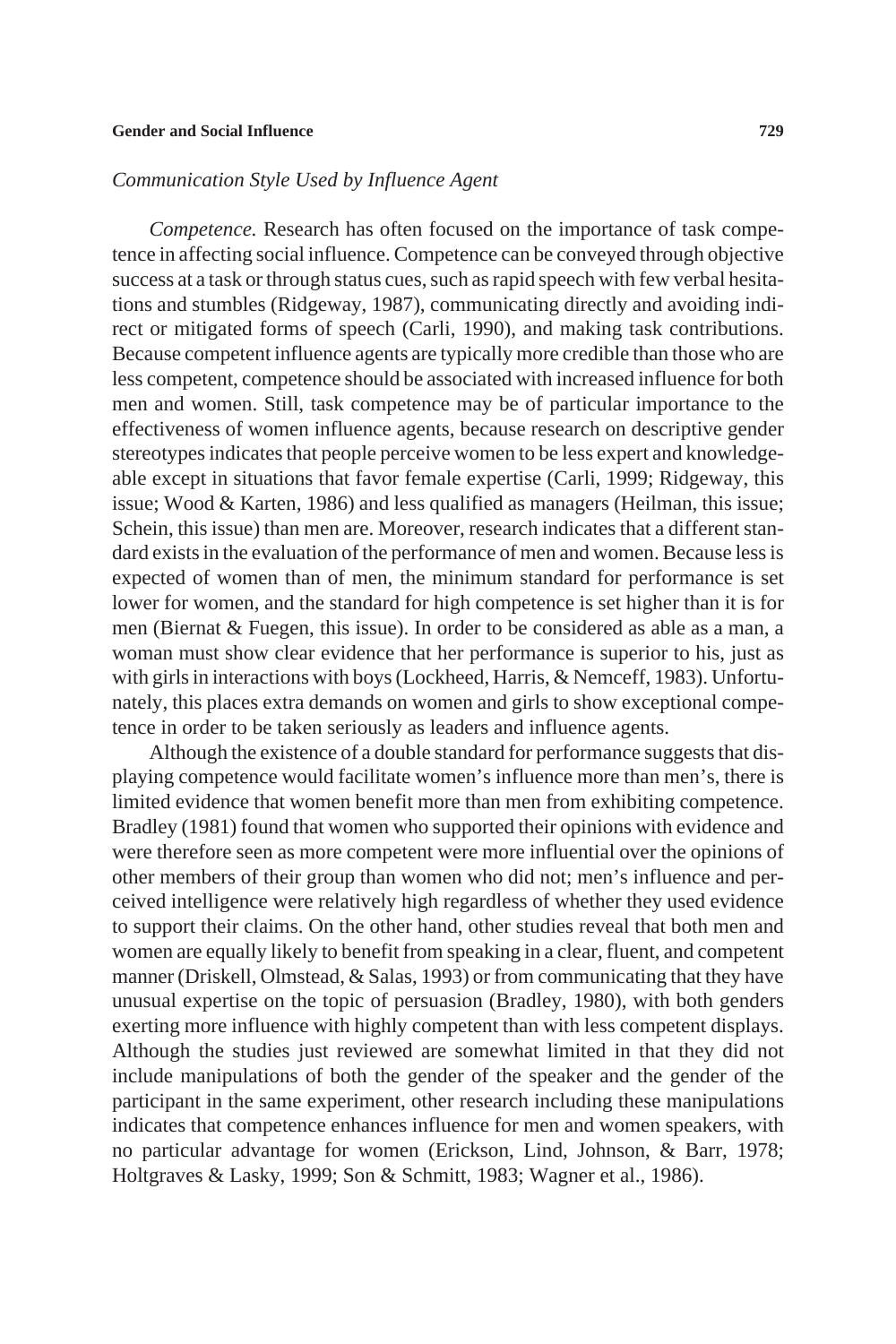Although displays of competence generally facilitate influence, this is not universally true for women. For example, Propp (1995) reported that possessing important and unique information related to a group task did enhance a man's ability to influence his group but did not affect a woman's ability to influence hers. In Propp's study, participants were more likely to pay attention to and use information contributed by a man but to ignore the identical information contributed by a woman. Likewise, the extent to which group participants make important contributions to a group task is associated with influence in the group for men, but not for women (Walker et al., 1996). Instead, women's task contributions to a group are more likely to be ignored or to evoke hostility than men's are (Butler & Geis, 1990; Ridgeway, 1982).

More insidiously, competent direct displays can sometimes actually interfere with a woman's ability to influence others. For example, a study examining the effect of men's and women's use of persuasive messages that varied in directness revealed that men were equally persuasive, regardless of their communication style, whereas women exerted greater influence when communicating in a more indirect manner (Burgoon et al., 1975). Because women possess less diffuse status and legitimate authority than men, regardless of a woman's competence, she is more likely to be perceived as lacking the right to influence or lead others than a man would be perceived to be (Ridgeway, this issue). Consequently, a man's success in influencing others may depend much less on the way he communicates than a woman's does. The effects of communication style on influence may also depend on the gender of the recipient of influence attempts. As already noted, men resist female influence more than women do. Men may feel more threatened than women by competent and assertive speech in women and may therefore be more resistant to competent women than women are.

In fact, there is evidence that women can be disadvantaged by competent displays, especially with a male audience. Using a simulated job interview, Buttner and McEnally (1996) examined the effect of male and female job applicants' communication style when they were seeking employment on their likelihood of being hired by actual corporate executives, about 90% of whom were male. Results revealed that the executives were most persuaded by and preferred to hire men who communicated in a highly competent manner, showing directness and initiative, rather than men using a less competent style. In contrast, the executives reported being least persuaded by and likely to hire a woman using a highly competent style compared with women using other less competent styles. In another study, Carli (1990) reported that men who spoke in a competent manner influenced both men and women to a greater degree than men speaking in a more indirect and mitigated manner (e.g., disclaiming expertise, using tag questions and hedges), a style perceived by participants to convey less competence. Women using a competent style of speech likewise influenced their female peers more than women using an incompetent style, but women communicating in a mitigated and less competent style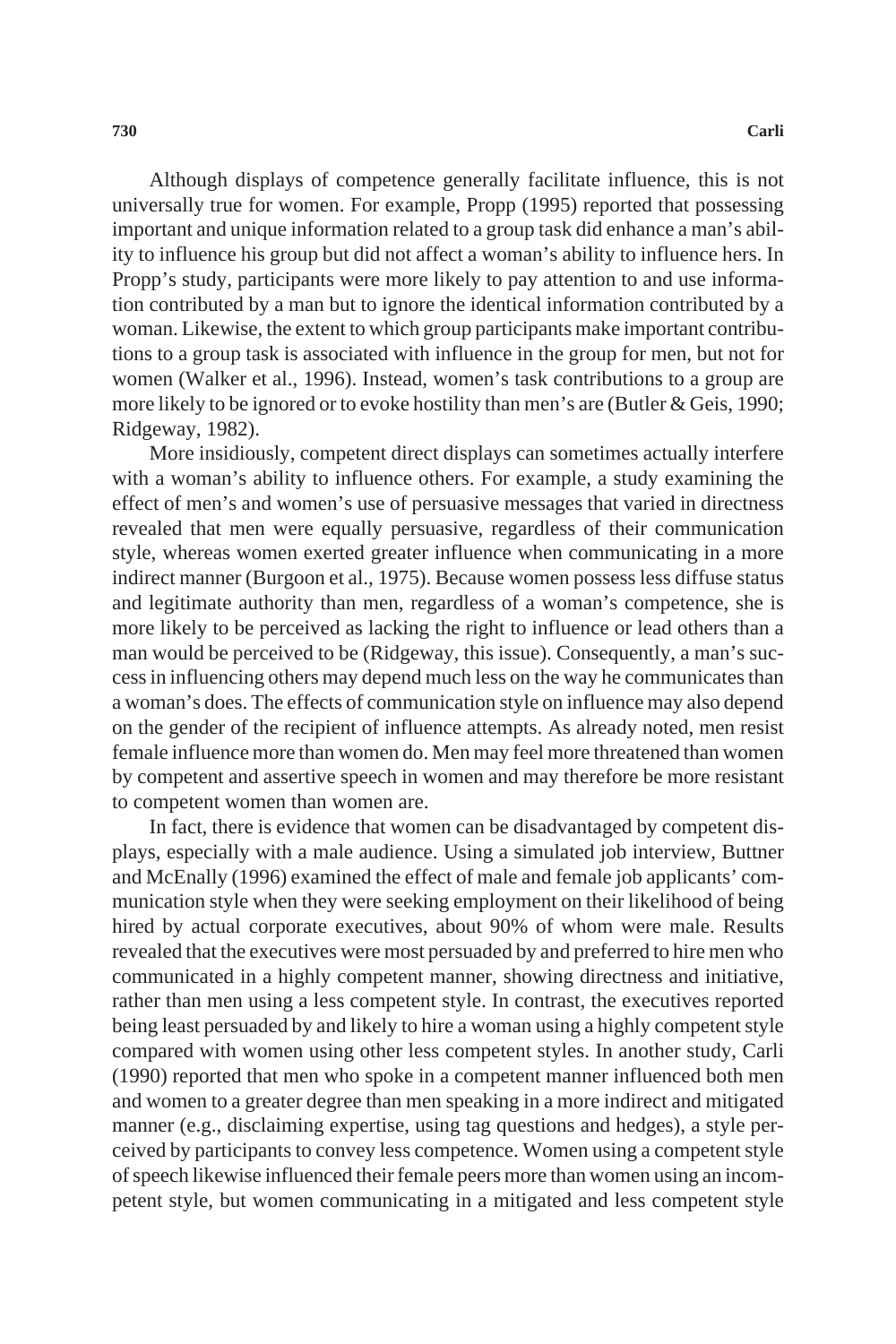were better able to influence men than women using a more competent style. In this study, men, but not women, reported that highly competent women were more threatening and less likeable than less competent women, and these negative perceptions reduced influence. Results of a follow-up study revealed that men were less influenced by a competent woman than a competent man, whereas women were equally influenced by competent men and women (Carli, LaFleur, & Loeber, 1995). Men reported feeling more threatened by and were less inclined to like a competent woman than her male counterpart, and these negative feelings predicted their resistance to her influence.

Similar findings have been reported in a study by Matschiner and Murnen (1999) in which a female confederate presented a persuasive message after endorsing a highly traditional and subordinate gender role for women or a role that was less traditional. Although the traditional female speaker was judged by both male and female participants to be less competent than her less traditional counterpart, the traditional speaker exerted more influence over men than over women and more influence over men than the more competent speaker. Again, men found the competent woman to be less likeable than women found her. Finally, similar findings have been reported in Israel, where men responded more favorably to a woman who communicated in a relatively incompetent style. In that study, persuasive appeals conveying weakness and need were not particularly effective when used by men or by women communicating with other women but were effective when used by women attempting to influence men (Weimann, 1985). These studies reveal that when women exhibit the exact same competent behavior as men do, even though that behavior is, in fact, perceived to convey competence in women as well as men, women still remain at a disadvantage.

Although men often resist a competent woman, they are less resistant when they have the opportunity to gain money or other benefits by making a wellinformed decision. Under such conditions, men are influenced to a greater degree by competent women than by either women or men who are less competent (Pugh & Wahrman, 1983; Shackelford, Wood, & Worchel, 1996). Apparently, when men feel that they have something to gain by deferring to a competent woman, their need for competence outweighs concerns over threats to male authority.

*Dominance.* Dominant behavior, which has been characterized as controlling, threatening, forceful, and agonistic, involves negative forms of influence. These include direct disagreement and verbal or nonverbal cues for aggression or threat, such as interruptions, speaking in a loud voice, pointing at others, and having a stern expression (Carli, 1989; Carli et al., 1995; Copeland, Driskell, & Salas, 1995; Ridgeway & Diekema, 1989). Although dominance has not typically been considered an effective method of inducing influence, researchers have argued that people are more tolerant of dominant behaviors in high-status than low-status individuals and in men than in women. According to descriptive gender stereotypes,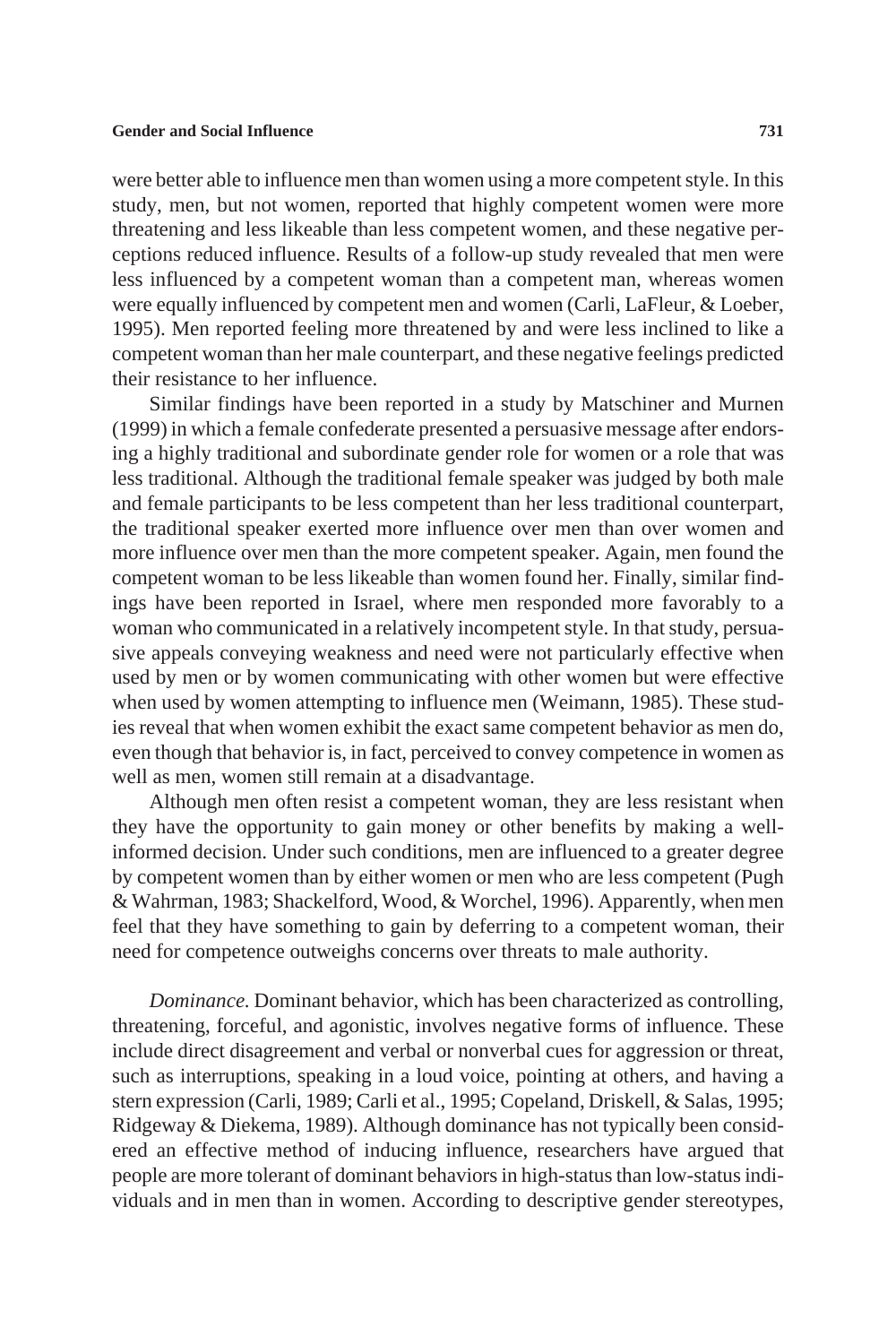women are expected to show greater warmth and nurturance than men do, whereas men are expected to show higher levels of competitiveness and aggressiveness (Eagly & Johannesen-Schmidt, this issue). Moreover, given the social roles to which men and women are assigned in society, dominant behavior, such as aggression and competitiveness, is prescriptively more congruent with the male than the female role. In general, then, neither men nor women should be particularly influential when exhibiting dominant behavior, but women may be particularly disliked and ineffective as influence agents when they engage in such behavior.

Generally, research confirms that dominance is relatively ineffective in inducing persuasion, regardless of the gender of the influence agent. For example, the more men and women directly disagree with their discussion partner, the less they are able to persuade him or her (Carli, 1989). The use of dominant nonverbal behavior by men or women reduces their ability to influence others and is no more effective than use of submissive displays (Carli et al., 1995). Moreover, in group interactions, both dominant men and women evoke hostile and dominant reactions from fellow group members, are liked less than nondominant members, and show no particular gains in influence from their dominance (Ridgeway & Diekema, 1989). Still, low-status individuals are particularly disadvantaged by exhibiting dominance (Ridgeway, Diekema, & Johnson, 1995), and consequently, women do receive more penalties for dominance than men do.

Both men and women dislike a woman who disagrees with them more than a man who does so and, as a consequence, are less persuaded by her (Carli, 1998). In face-to-face discussions of gender-neutral topics, direct disagreement by a woman is actually more likely to evoke overt expressions of hostility or tension than the same behavior by a man (Carli, 1998), and compared with male speakers, women speakers who communicate in the same threatening or aversive manner exert less influence over their audience (Burgoon, Birk, & Hall, 1991; Burgoon et al., 1983; Perse, Nathanson, & McLeod, 1996). Nonverbal dominance is likewise considered more acceptable in men than in women. Maintaining a high degree of visual dominance, which involves showing relatively higher amounts of eye gaze while speaking than while listening and is associated with status and authority, reduces women's likeability and influence but can actually increase men's influence (Copeland, Driskell, & Salas, 1995; Mehta et al., 1989, cited in Ellyson, Dovidio, & Brown, 1992). Further, this pattern of particular resistance to female dominance has also been found in studies involving young children; teachers of infants and toddlers ignore the negative influence attempts of girls more than the negative assertions of boys (Fagot, Hagan, Leinbach, & Kronsberg, 1985).

*Warmth and communality.* Much research has revealed that women continue to be viewed as warmer and nicer than men (Diekman & Eagly, 2000; Eagly & Johannesen-Schmidt, this issue). Unfortunately, the stereotype of female warmth has become prescriptive; women are expected to show such communal traits.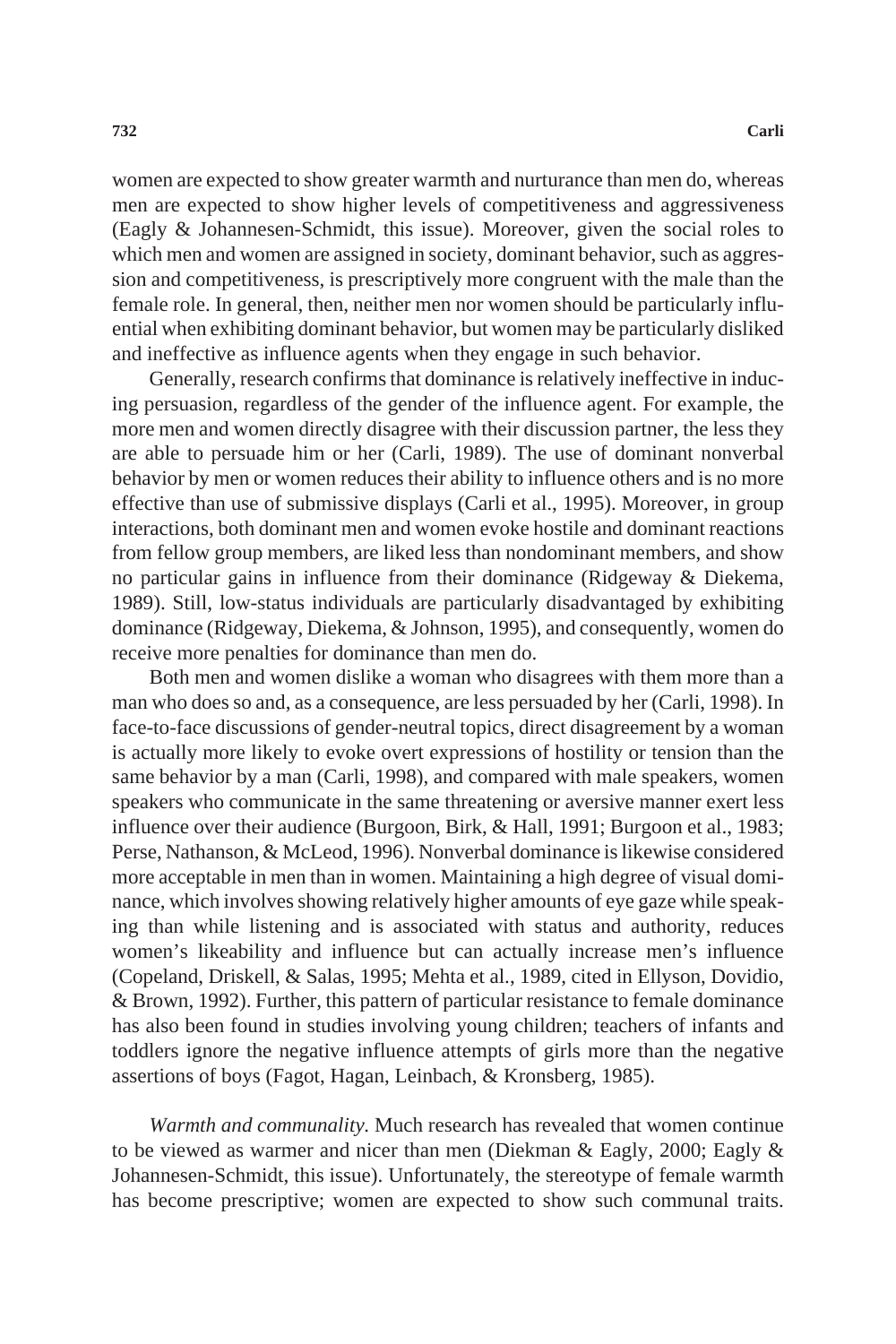Because women lack status (Heilman, this issue; Ridgeway, this issue) and possess relatively low levels of legitimate and expert power (Carli, 1999), they are penalized and rejected when they do not adhere to the prescription for warmth and communality. Women who attempt to influence others while communicating a desire for personal gain or to enhance their own status are likely to be unsuccessful. Instead, people are likely to show greater receptiveness to female influence by a woman who is collaborative and communal and whose goals appear to focus more on helping others achieve their goals than on her own benefit (Lockheed & Hall, 1976; Meeker & Weitzel-O'Neill, 1985).

Research confirms that women's influence depends on their communicating in a communal style that shows a lack of self-interest. Communal behaviors include verbal and nonverbal behaviors, such as smiling, expressing agreement, and showing support of others (Carli & Eagly, 1999; Eagly & Johannesen-Schmidt, this issue) or explicitly stating that one is motivated to help or benefit others (Ridgeway, 1982). People dislike women who fail to show communal behavior and show self-interest instead. For example, self-promotion is viewed as less acceptable in women than in men and less acceptable in women than is modesty (Giacalone & Riordan, 1990; Wosinska, Dabul, Whetstone-Dion, & Cialdini, 1996). Moreover, self-promoting women are generally less influential and seen as less likeable than modest women (Rudman, 1998), even though women who self-promote are perceived as more competent and confident than those who do not. In group interactions, women who exhibit communal behaviors exert greater influence than women who do not, whereas men exert equal influence over other group members, regardless of how communally they behave (Carli, 1998; Rudman & Glick, this issue; Shackelford, Wood, & Worchel, 1996). Research on children (Killen & Naigles, 1995) has revealed the same pattern of findings: preschool girls attempting to influence others using a communal style, by agreeing with others and compromising, exert greater influence than girls using a more dominant style, such as commanding others or disagreeing. In contrast, preschool boys exert equal influence whether they communicate in a communal or dominant manner.

Men, in particular, respond unfavorably to women who communicate selfinterest rather than friendliness, warmth, and other communal characteristics (Ridgeway, 1982). But even male resistance to the influence of competent women is tempered when women are able to combine competence with warmth. Women who use rapid, unhesitating, and clear language, which is associated with competence, are less persuasive than men who communicate in the same way; however, women who combine these competence cues with cues for warmth, such as smiling and nodding, are as persuasive as their male counterparts and more persuasive than women who show mere competence (Carli et al., 1995). In general, communality facilitates liking; people like both men and women who show warmth and agreeableness (Carli, 1989). Because being warm and likeable is prescriptive for women, however, but not for men, likeableness is associated with social influence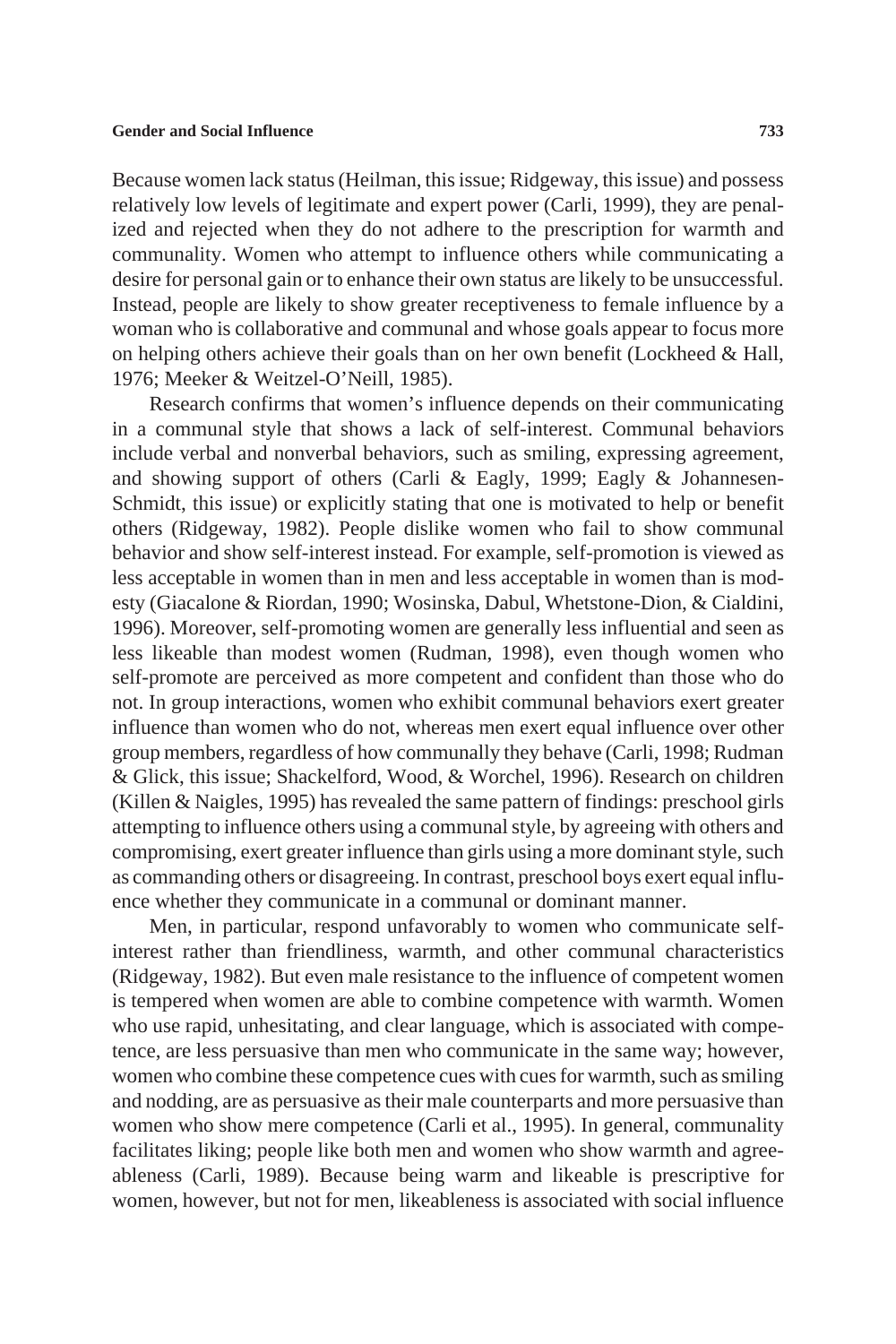for women more than it is for men (Carli, 1989). In other words, a man can influence others even when they do not particularly like him, but a woman must be likeable to be influential.

### *Gender Bias of Task*

Because people generally consider women to be less expert than men, women should be at a disadvantage in gender-neutral contexts, in which without overwhelming evidence of a woman's superiority at the task, men would be presumed to be more competent and would therefore be more influential. The male advantage in influence should be even greater in contexts that are stereotypically masculine or that are explicitly described as favoring male expertise. On the other hand, women should be more influential than men in contexts that are considered stereotypically feminine, for under such conditions women would be presumed to be more expert and would also have more legitimate authority than men.

Although some studies have not revealed effects due to the gender bias of the task (Knight & Saal, 1984; Williams, 1983/1984), generally, the evidence indicates that women are more influential for stereotypically feminine than masculine tasks, whereas men are more influential for masculine or gender-neutral tasks (Falbo, Hazen, & Linimon, 1982; Javornisky, 1979; Pugh & Wahrman, 1983). For example, a study of heterosexual couples indicated that men exerted greater influence over their partners' opinions about premarital sex than women did, but women exerted greater influence over their partners' opinions about birth control than men did (Gerrard, Breda, & Gibbons, 1990). Another study revealed that men exerted greater influence over the opinions of their peers on a sports-related topic, whereas women exerted greater influence on a topic concerning women's fear of crime (Feldman-Summers, Montano, Kasprzyk, & Wagner, 1980).

### **Conclusion**

Why do people resist women's influence? First, to be effective, influence agents should be perceived as competent, and people typically perceive men to have higher levels of competence than women have, unless there is very clear evidence of female superiority. As a result, gender differences in social influence occur even when there are no objective differences in the behaviors or performance of male and female influence agents. In addition, even when women are perceived to be competent, they are often relatively ineffective as influence agents in domains or contexts that are not stereotypically feminine. Among both adults and children, when the context favors female expertise or is in a traditional female domain, women and girls exert greater influence than when the context is gender neutral or masculine, because female expertise and authority is likely to be viewed as entirely legitimate in feminine domains. Consequently, when a task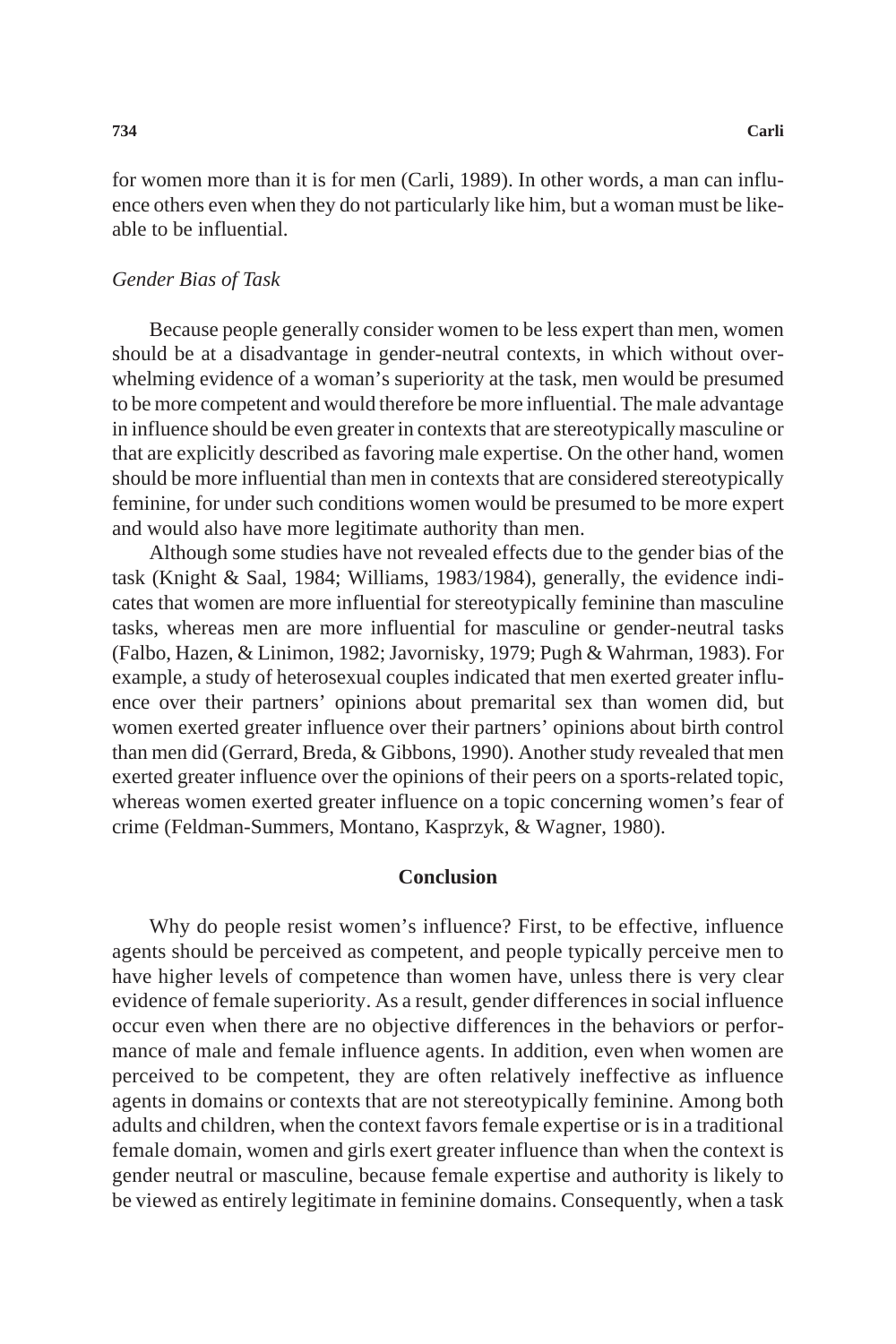is stereotypically feminine, males defer to females and females resist male influence. The more general condition, however, is that tasks do not favor women but are either gender-neutral or stereotypically masculine. As a result, women typically have the extra burden of establishing their competence, whereas male competence is taken for granted.

Second, it is men more than women who resist female influence. Men have greater legitimacy and authority than women do, and women who show a desire to influence others threaten men's power advantage. Male resistance to female influence parallels research findings on reactions to male and female leaders. Although there is evidence of a general bias against female leaders, this bias is particularly pronounced in men (Eagly, Makhijani, & Klonsky, 1992; Forsyth, Heiney, & Wright, 1997). Men, but not women, consider task-oriented female leaders to be less effective than task-oriented male leaders (Rojahn & Willemsen, 1994), and it is men who view managerial skill as more characteristic of men than of women (Schein, this issue). Women are less likely to link managerial skill to gender or to denigrate the accomplishments of other women. The gender effect on influence, then, is not primarily due to behavioral differences between males and females but appears to be due to resistance to female influence, especially by males. Because men particularly resist the influence of a competent woman, unless they are likely to somehow benefit from her competence, one way to overcome male resistance would be to remind men of the potential benefit and value to them of women's contributions.

In general, behavior that is consistent with prescriptive gender role norms is more influential than behavior that violates those norms (Burgoon et al., 1983; Buttner & McEnally, 1996). Fulfilling prescriptive norms appears, however, to be more crucial for women than for men. Men are often influential even when they do not adhere to traditional gender role norms (see Carli & Eagly, 1999), perhaps because being influential is, in itself, more congruent with the traditional male gender role than with the female gender role. In general, people allow men much greater behavioral latitude than they allow women, and a man's likeableness and influence depend much less on his communication style than do a woman's. Eagly and Johannesen-Schmidt (this issue) have noted that the behavior of women leaders receives more attention than that of their male counterparts. In the same way, the behavior of female influence agents receives greater scrutiny than that of males.

Given the power of prescriptive norms, it is not surprising that displays of interpersonal warmth and collaboration can reduce resistance to women's influence, whereas displays of dominance or competence in the absence of warmth can increase that resistance. Women who display warmth are more influential primarily because they are more likeable than women who do not. Although being likeable benefits men as well, since it increases their ability to influence, likeableness appears to be essential for women. Likeableness, like warmth, is stereotypically linked to the female gender role and appears to be prescriptive for women.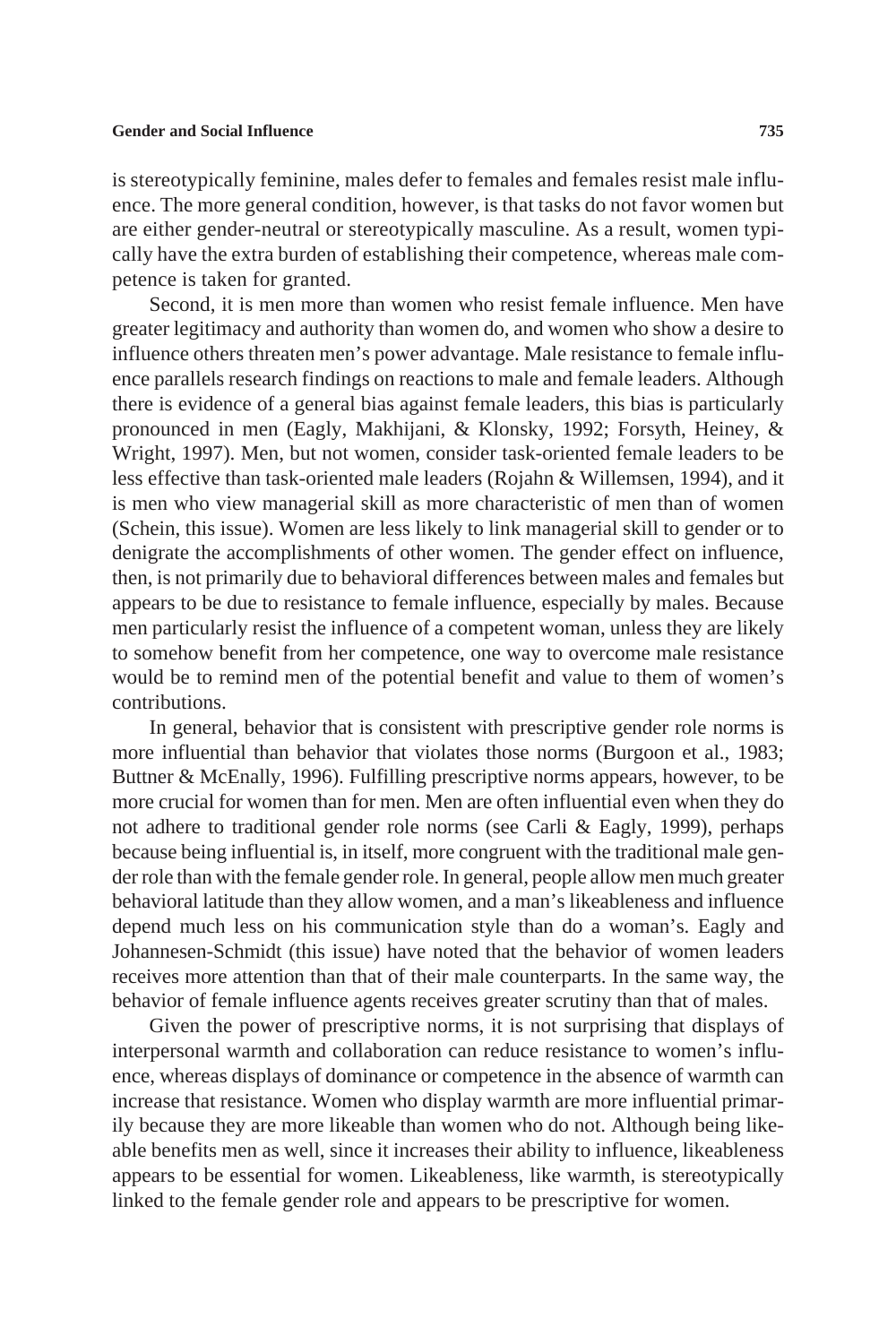Ridgeway (this issue) has noted that interactions among low- and high-status groups may create the perception that those of low status are communal, because low-status individuals are often seen supporting those of higher status. Nevertheless, it is important to note here that communality does not consistently reflect low status. In fact, some studies have revealed more communal behavior among higher than lower status managers (Hall & Friedman, 1999; Kelley & Caplan, 1993). Moreover, people do not consistently perceive communal behaviors, such as smiling, to reflect low status or powerlessness but instead see such behavior as orthogonal to status (Carli, Tse, Lyon, Martin, & Leatham, 1993). Therefore, communal behaviors should not be construed as weak and deferent. Indeed, as I have been arguing, use of a communal style of interacting can be a means to influence and is also the basis of referent power (Carli, 1999). The challenge for women, however, is that others perceive them to be lacking legitimacy and expertise, relative to men, which limits women's access to sources of power available to men.

If those who are competent and likeable influence people, then the path to influence must be very different for men and for women. Behavior that increases a man's perceived competence would likewise enhance, or at least not reduce, his likeableness, because competent behavior is congruent with the male gender role. For men, there is no conflict between role-appropriate behavior and behavior that is inherently influential, whereas for women displays of competence have a less clear effect on social influence. Although people may consider a woman's opinions to be more credible when she is relatively competent, such a woman is not behaving in a role-congruent manner and is consequently not very likeable. Therefore, competent behavior can simultaneously enhance a woman's influence by increasing her perceived competence and reduce her influence by lowering her likeableness. Indeed, given the complex relation of perceived competence to influence and the prescriptive demand that women be warm, it is not surprising that being likeable is particularly important for women influence agents.

Research on evaluation of leaders confirms this double standard. Women who lead in an autocratic manner receive less favorable evaluations than women who lead in a democratic manner; although men receive equally favorable evaluations regardless of their use of an autocratic or democratic style (Eagly, Makhijani, & Klonsky, 1992). Women leaders, like women in general, must lead in a way that conveys communality or risk being perceived as illegitimate. In fact, research on gender differences in social and task behaviors both in ad hoc groups (Carli & Olm-Shipman, 2000) and among leaders (Eagly & Johannesen-Schmidt, this issue; Eagly & Karau, 1991) indicates that women do show higher levels of social-communal behavior than men, whereas men show higher levels of task behavior. Such behavior, particularly in interactions with men, may be a pragmatic means by which women can reduce resistance to their influence and thereby achieve greater legitimacy as leaders.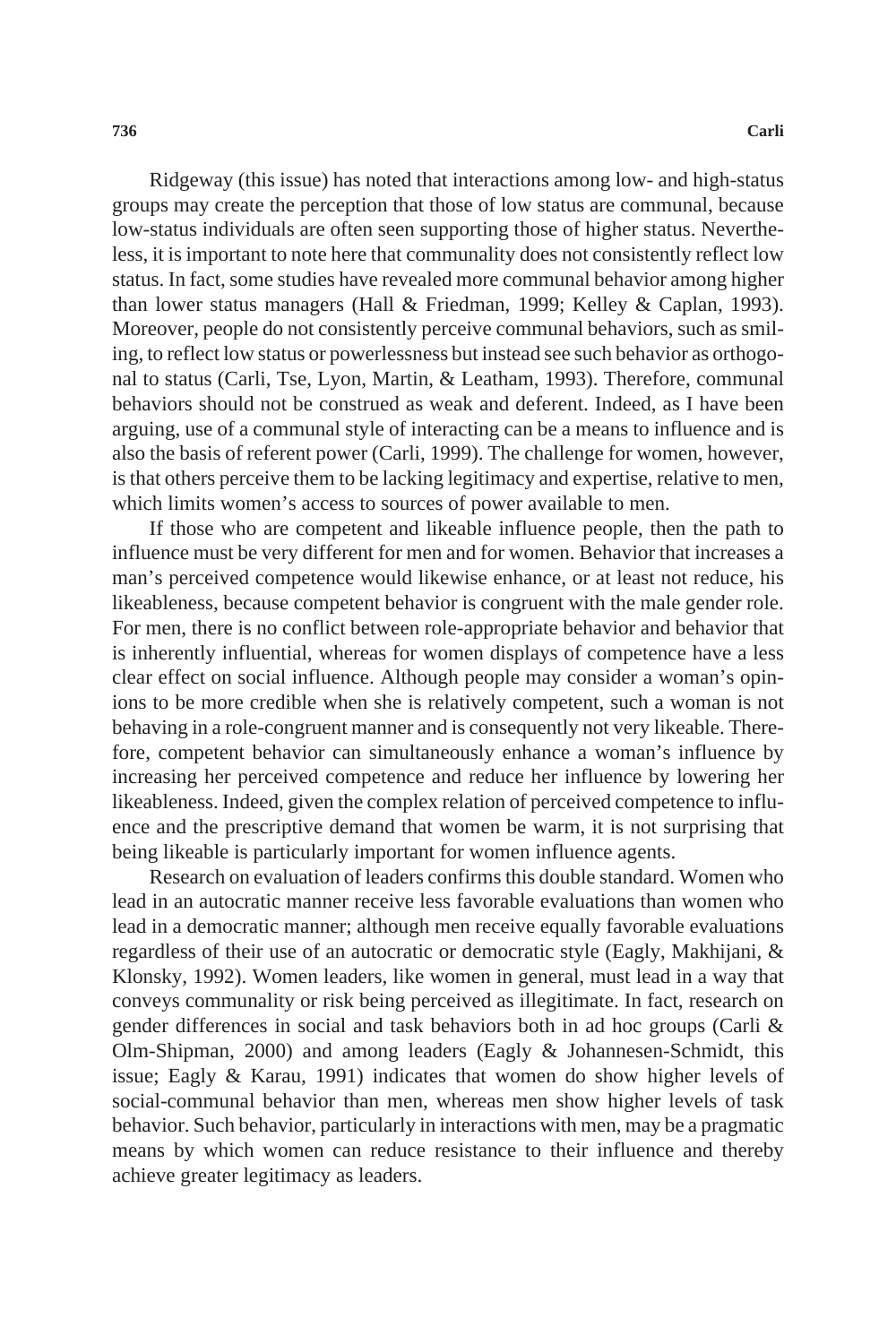Because gender stereotypes are linked to women's roles and status in society, as women become more visible in positions of authority, the stereotypes will likely change and become more favorable toward women. Indeed, the gender stereotypes about greater male competence may already be weakening (see Rudman & Glick, this issue). In the meantime, women can enhance their influence by combining highly competent behavior with warmth and by showing other-directedness in interactions with subordinates and colleagues. In addition, organizations can enhance women's influence by endorsing the authority of female leaders (Yoder, this issue) and publicizing the ways that the contributions of women leaders benefit organizations.

In conclusion, the present review provides evidence that men have greater influence than women and that this influence is moderated by the gender composition of groups, the communication style of interactants, and the gender bias of the task. Additional research on moderator effects would be useful in extending our understanding of the conditions and behaviors that enhance women's influence, particularly as the existing literature examining each moderator effect is not extensive. Moreover, with a larger base of studies it would be possible to meta-analyze this literature and more precisely quantify the relation of moderators to the gender difference in social influence. Nevertheless, the present review is emblematic of the challenges confronting women influence agents. Women more than men must overcome resistance to their authority in order to exert influence. The greater constraints on women's influence underscore the power differences between men and women and the persistence of traditional gender stereotypes.

### **References**

- Altemeyer, R. A., & Jones, K. (1974). Sexual identity, physical attractiveness and seating position as determinants of influence in discussion groups. *Canadian Journal of Behavioral Science, 6,* 357–375.
- Atkinson, D. R., & Schwartz, R. (1984). Effect of discipline on counselor credibility and influence. *Counseling and Values, 28,* 54–62.
- Becker, B. J. (1986). Influence again: An examination of reviews and studies of gender differences in social influence. In J. S. Hyde & M. C. Lynn (Eds.), *The psychology of gender: Advances through meta-analysis* (pp. 178–209). Baltimore: Johns Hopkins University Press.
- Bradley, P. H. (1980). Sex, competence and opinion deviation: An expectation states approach. *Communication Monographs, 47,* 101–110.
- Bradley, P. H. (1981). The folk-linguistics of women's speech: An empirical examination. *Communication Monographs, 48,* 73–90.
- Burgoon, M., Birk, T. S., & Hall, J. R. (1991). Compliance and satisfaction with physician-patient communication: An expectancy theory interpretation of gender differences. *Human Communication Research, 18,* 177–208.
- Burgoon, M., Dillard, J. P., & Doran, N. E. (1983). Friendly or unfriendly persuasion: The effects of violations by males and females. *Human Communication Research, 10,* 283–294.
- Burgoon, M., Jones, S. B., & Stewart, D. (1975). Toward a message-centered theory of persuasion: Three empirical investigations of language intensity. *Human Communication Research, 1,* 240–256.
- Butler, D., & Geis, F. L. (1990). Nonverbal affect responses to male and female leaders: Implications for leadership evaluations. *Journal of Personality and Social Psychology, 58,* 48–59.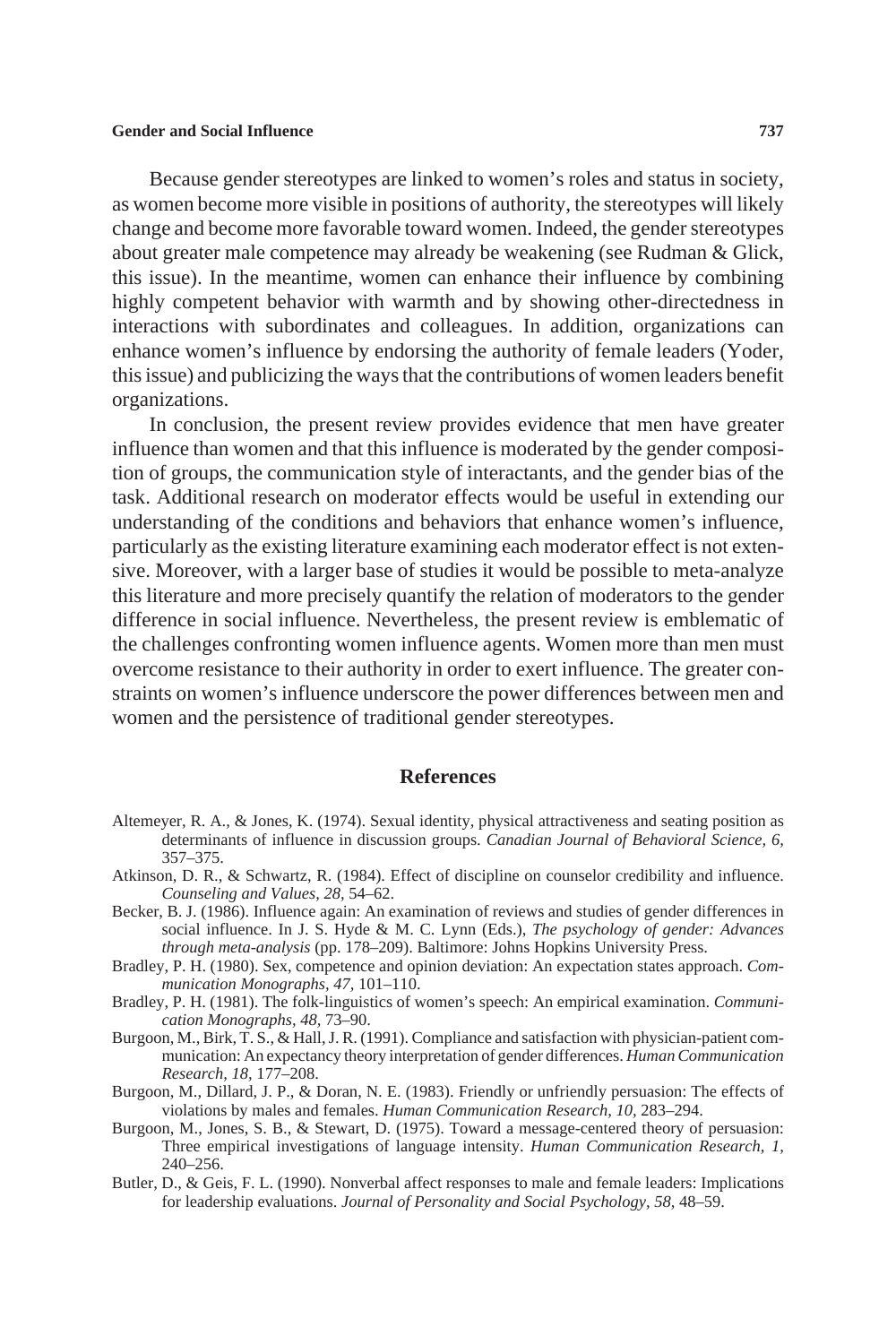- Buttner, E. H., & McEnally, M. (1996). The interactive effect of influence tactic, applicant gender, and type of job on hiring recommendations. *Sex Roles, 34,* 581–591.
- Carli, L. L. (1989). Gender differences in interaction style and influence. *Journal of Personality and Social Psychology, 56,* 565–576.
- Carli, L. L. (1990). Gender, language, and influence. *Journal of Personality and Social Psychology, 59,* 941–951.
- Carli, L. L. (1991). Gender, status, and influence. In E. J. Lawler, B. Markovsky, C. Ridgeway, & H. A. Walker (Eds.), *Advances in group processes: Theory and research* (Vol. 8, pp. 89–113). Greenwich, CT: JAI.
- Carli, L. L. (1998, June). *Gender effects in social influence.* Paper presented at meeting of the Society for the Psychological Study of Social Issues, Ann Arbor, MI.
- Carli, L. L. (1999). Gender, interpersonal power, and social influence. *Journal of Social Issues, 55,* 81–99.
- Carli, L. L., & Eagly, A. H. (1999). Gender effects on social influence and emergent leadership. In G. Powell (Ed.), *Handbook of gender in organizations* (pp. 203–222). Thousand Oaks, CA: Sage.
- Carli, L. L., LaFleur, S. J., & Loeber, C. C. (1995). Nonverbal behavior, gender, and influence. *Journal of Personality and Social Psychology, 68,* 1030–1041.
- Carli, L. L. & Olm-Shipman, C. (2000). Gender differences in task and social behavior: A meta-analytic review. Manuscript in preparation, Wellesley College, Wellesley, MA.
- Carli, L. L., Tse, I., Lyon, K., Martin, C., & Leatham, G., (1993, August). *Gender effects in the perception of nonverbal behaviors.* Paper presented at the annual convention of the American Psychological Association, Toronto, Ontario, Canada.
- Chaiken, S. (1979). Communicator physical attractiveness and persuasion. *Journal of Personality and Social Psychology, 37,* 1387–1397.
- Copeland, C. L., Driskell, J. E., & Salas, E. (1995). Gender and reactions to dominance. *Journal of Social Behavior and Personality, 10,* 53–68.
- Craig, J. M., & Sherif, C. W. (1986). The effectiveness of men and women in problem-solving groups as a function of group gender composition. *Sex Roles, 14,* 453–466.
- DiBerardinis, J., Ramage, K., & Levitt, S. (1984). Risky shift and gender of the advocate: Information theory versus normative theory. *Group & Organization Studies, 9,* 189–200.
- Diekman, A. B., & Eagly, A. H. (2000). Stereotypes as dynamic constructs: Women and men of the past, present, and future. *Personality and Social Psychology Bulletin, 26,* 1171–1188.
- Dion, K. K., & Stein, S. (1978). Physical attractiveness and interpersonal influence. *Journal of Experimental Social Psychology, 14,* 97–108.
- Dreher, G. F., Dougherty, T. W., & Whitely, W. (1989). Influence tactics and salary attainment: A gender specific analysis. *Sex Roles, 20,* 535–550.
- Driskell, J. E., Olmstead, B., & Salas, E. (1993). Task cues dominance cues, and influence in task groups. *Journal of Applied Psychology*, *78*, 51–60.
- Eagly, A. H. (1978). Sex differences in influenceability. *Psychological Bulletin, 85,* 86–116.
- Eagly, A. H., & Carli, L. L. (1981). Sex of researchers and sex-typed communication as determinants of sex differences in influenceability. *Psychological Bulletin, 90,* 1–20.
- Eagly, A. H., & Karau. S. J. (1991). Gender and the emergence of leaders: A meta-analysis. *Journal of Personality and Social Psychology, 60,* 685–710.
- Eagly, A. H., Makhijani, M. G., & Klonsky, B. G. (1992). Gender and the evaluation of leaders: A meta-analysis. *Psychological Bulletin, 111,* 3–22.
- Ellyson, S. L., Dovidio, J. F., & Brown, C. E. (1992). The look of power: Gender differences in visual dominance behavior. In C. L. Ridgeway (Ed.), *Gender, interaction, and inequality* (pp. 50–80). New York: Springer-Verlag.
- Erickson, B., Lind, E. A., Johnson, B. C., & O'Barr, W. M. (1978). Speech style and impression formation in a court setting: The effects of "powerful" and "powerless" speech. *Journal of Experimental Social Psychology, 14,* 266–279.
- Fagot, B. I., Hagan, R., Leinbach, M. D., & Kronsberg, S. (1985). Differential reactions to assertive and communicative acts of toddler boys and girls. *Child Development, 56,* 1499–1505.
- Falbo, T., Hazen, M. D., & Linimon, D. (1982). The costs of selecting power bases or messages associated with the opposite sex. *Sex Roles, 8,* 147–157.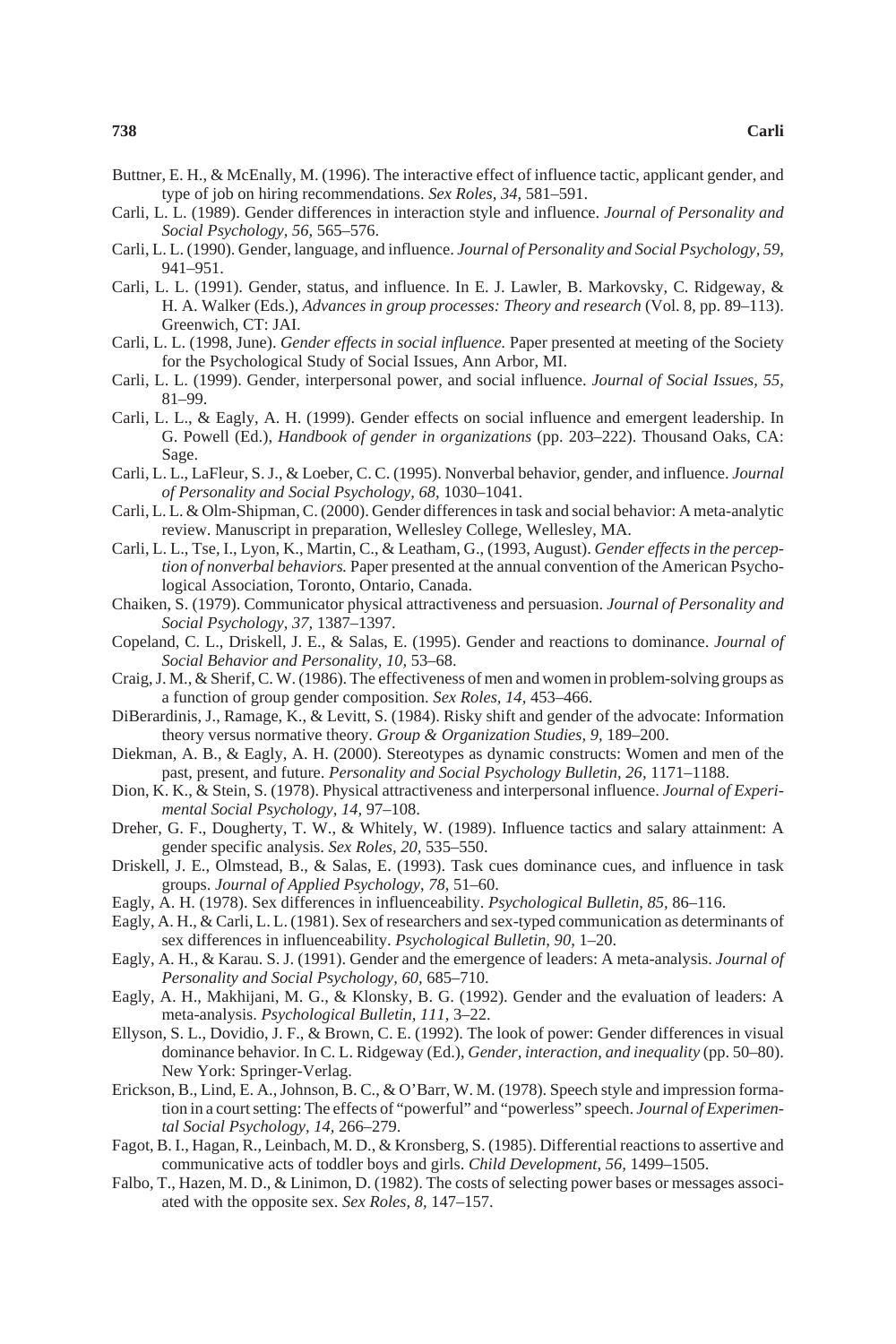- Feldman-Summers, S., Montano, D. E., Kasprzyk, D., & Wagner, B. (1980). Influence attempts when competing views are gender-related: Sex as credibility. *Psychology of Women Quarterly, 5,* 311–320.
- Forsyth, D. R., Heiney, M. M., & Wright, S. S. (1997). Biases in appraisals of women leaders. *Group Dynamics: Theory, Research, and Practice, 1,* 98–103.
- Gerrard, M., Breda, C., & Gibbons, F. X. (1990). Gender effects in couples' decision making and contraceptive use. *Journal of Applied Social Psychology, 20,* 449–464.
- Giacalone, R. A., & Riordan, C. A. (1990). Effect of self-presentation on perceptions and recognition in an organization. *Journal of Psychology, 124,* 25–38.
- Hall, J. A., & Friedman, G. B. (1999). Status, gender, and nonverbal behavior: A study of structured interactions between employees of a company. *Personality and Social Psychology Bulletin, 25,* 1082–1091.
- Holtgraves, T., & Lasky, B. (1999). Linguistic power and persuasion. *Journal of Language and Social Psychology, 18,* 196–205.
- Izraeli, N. D. (1983). Sex effects or structural effects? An empirical test of Kanter's theory of proportions. *Social Forces, 62,* 153–165.
- Izraeli, N. D. (1984). The attitudinal effects of gender mix in union committees. *Industrial and Labor Relations Review, 37,* 212–221.
- Jacklin, C. N., & Maccoby, E. E. (1978). Social behavior at 33 months in same-sex and mixed-sex dyads. *Child Development, 49,* 557–569.
- Javornisky, G. (1979). Task content and sex differences in conformity. *Journal of Psychology, 108,* 213–220.
- Johnson, C., Clay-Warner, J., & Funk, S. J. (1996). Effects of authority structures and gender on interaction in same sex groups. *Social Psychology Quarterly*, *59*, 221–236.
- Johnson, R. A., & Schulman, G. I. (1989). Gender-role composition and role entrapment in decisionmaking groups. *Gender and Society*, *3*, 355–372.
- Kanter, R. (1977). *Men and women of the corporation.* New York: Basic.
- Kelley, R., & Caplan, J. (1993). How Bell Labs creates star performers. *Harvard Business Review, 71*, 128–139.
- Killen, M., & Naigles, L. R. (1995). Preschool children pay attention to their addressees: Effects of gender composition on peer disputes. *Discourse Processes, 19,* 329–346.
- Knight, P. A., & Saal, F. E. (1984). Effects of gender differences and selection agent expertise on leader influence and performance evaluations. *Organizational Behavior and Human Performance, 34,* 225–243.
- Lockheed, M. E. (1985). Sex and social influence: A meta-analysis guided by theory. In J. Berger & M. Zelditch, Jr. (Eds.), *Status, rewards, and influence: How expectations organize behavior* (pp. 406–429). San Francisco: Jossey-Bass.
- Lockheed, M. E., & Hall, K. P. (1976). Conceptualizing sex as a status characteristic: Application to leadership training strategies. *Journal of Social Issues*, *32*(3), 111–124.
- Lockheed, M. E., Harris, A. M., & Nemceff, W. P. (1983). Sex and social influence: Does sex function as a status characteristic in mixed-sex groups of children? *Journal of Educational Psychology, 75,* 877–888.
- Matschiner, M., & Murnen, S. K. (1999). Hyperfemininity and influence. *Psychology of Women Quarterly, 23,* 631–642.
- Meeker, B. F., & Weitzel-O'Neil, P. A. (1985). Sex roles and interpersonal behavior in task-oriented groups. In J. Berger & M. Zelditch (Eds.), *Status, rewards, and influence* (pp. 379–405). Washington, DC: Jossey-Bass.
- Mullen, B., Salas, E., & Driskell, J. E. (1989). Salience, motivation, and artifact as contributions to the relation between participation rate and leadership. *Journal of Experimental Social Psychology, 25,* 545–559.
- Perse, E. M., Nathanson, A. I., & McLeod, D. M. (1996). Effects of spokesperson sex, public announcement appeal, and involvement on evaluations of safe-sex PSAs. *Health Communication, 8,* 171–189.
- Power, T. G., McGrath, M. P., Hughes, S. O., & Manire, S. H. (1994). Compliance and self-assertion: Young children's responses to mothers versus fathers. *Developmental Psychology, 6,* 980–989.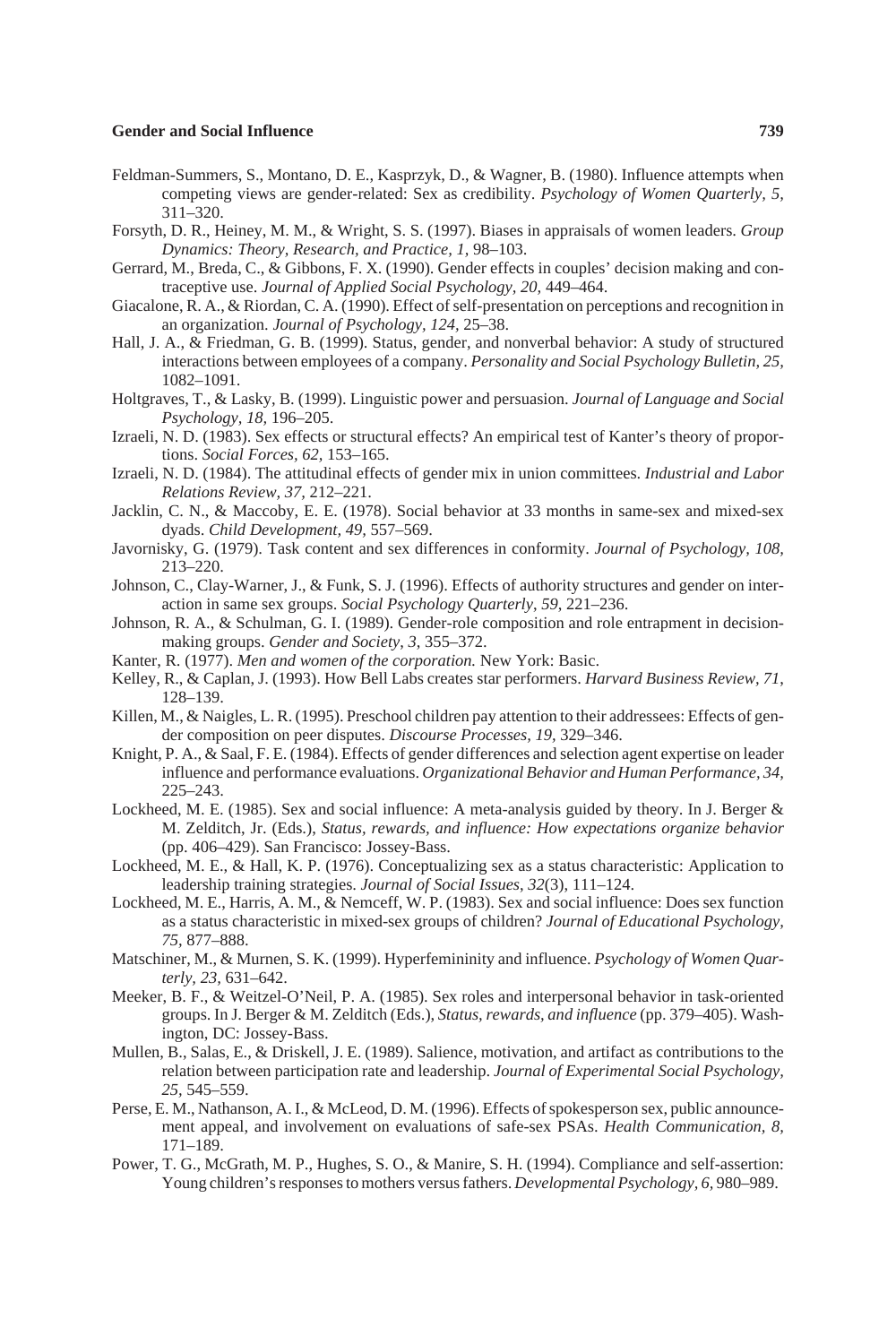- Propp, K. M. (1995). An experimental examination of biological sex as a status cue in decision-making groups and its influence on information use. *Small Group Research, 26,* 451–474.
- Pugh, M. D., & Wahrman, R. (1983). Neutralizing sexism in mixed-sex groups: Do women have to be better than men? *American Journal of Sociology, 88,* 746–762.
- Rao, A., Schmidt, S. M., & Murray, L. H. (1995). Upward impression management: Goals, influence strategies, and consequences. *Human Relations, 48,* 147–167.
- Rhoades, M. J. R. (1981). A social psychological investigation of the differential influence of male and female advocates of nontraditional sex roles (Doctoral dissertation, Ball State University, 1979). *Dissertation Abstracts International, 41,* 4747.
- Ridgeway, C. L. (1981). Nonconformity, competence and influence in groups: A test of two theories. *American Sociological Review, 46,* 333–347.
- Ridgeway, C. L. (1982). Status in groups: The importance of motivation. *American Sociological Review, 47,* 76–88.
- Ridgeway, C. L. (1987). Nonverbal behavior, dominance, and the basis of status in task groups. *American Sociological Review, 52,* 683–694.
- Ridgeway, C. L., & Diekema, D. (1989). Dominance and collective hierarchy formation in male and female task groups. *American Sociological Review, 54,* 79–83.
- Ridgeway, C. L., Diekema, D., & Johnson, C. (1995). Legitimacy, compliance, and gender in peer groups. *Social Psychology Quarterly, 58,* 298–311.
- Rojahn, K., & Willemsen, T. M. (1994). The evaluation of effectiveness and likability of gender-role congruent and gender-role incongruent leaders. *Sex Roles, 30,* 109–119.
- Rudman, L. A. (1998). Self-promotion as a risk factor for women: The costs and benefits of counterstereotypical impression management. *Journal of Personality and Social Psychology, 74,* 629–645.
- Schneider, J. (1998). Gender and influence in task dyads (Doctoral dissertation, University of Washington, 1997). *Dissertation Abstracts International, 58,* 6872B.
- Schneider, J., & Cook, K. (1995). Status inconsistency and gender. *Small Group Research, 26,* 372–399.
- Serbin, L., Sprafkin, C., Elman, M. & Doyle, A. (1982). The early development of sex-differentiated patterns of social influence. *Canadian Journal of Behavioral Science, 14,* 350–363.
- Shackelford, S., Wood, W., & Worchel, S. (1996). Behavioral styles and the influence of women in mixed-sex groups. *Social Psychology Quarterly, 59,* 284–293.
- Son, L., & Schmitt, N. (1983). The influence of sex bias upon compliance with expert power. *Sex Roles, 9,* 233–246.
- Taps, J., & Martin, P. Y. (1990). Gender composition, attributional accounts, and women's influence and likability in task groups. *Small Group Research, 21,* 471–491.
- Wagner, D. G., Ford, R. S., & Ford, T. W. (1986). Can gender inequalities be reduced? *American Sociological Review, 51,* 47–61.
- Walker, H. A., Ilardi, B. C., McMahon, A. M., & Fennell, M. L. (1996). Gender, interaction, and leadership. *Social Psychology Quarterly, 59,* 255–272.
- Ward, D. A., Seccombe, K., Bendel, R., & Carter, L. F. (1985). Cross-sex context as a factor in persuasibility sex differences. *Social Psychology Quarterly, 48,* 269–276.
- Weimann, G. (1985). Sex differences in dealing with bureaucracy. *Sex Roles, 12,* 777–790.
- Williams, J. L. (1984). Gender and credibility: A study of relationships (Doctoral dissertation, Indiana University, 1983). *Dissertation Abstracts International, 44,* 2927.
- Wood, W., & Karten, S. J. (1986). Sex differences in interaction style as a product of perceived sex differences in competence. *Journal of Personality and Social Psychology, 50,* 341–347.
- Wosinska, W., Dabul, A. J., Whetstone-Dion, R., & Cialdini, R. B. (1996). Self-presentational responses to success in the organization: The costs and benefits of modesty. *Basic and Applied Social Psychology, 18,* 229–242.

LINDA CARLI is Visiting Associate Professor of Psychology at Wellesley College. She received her PhD in psychology from the University of Massachusetts at Amherst. Her published research includes papers examining the effects of gender